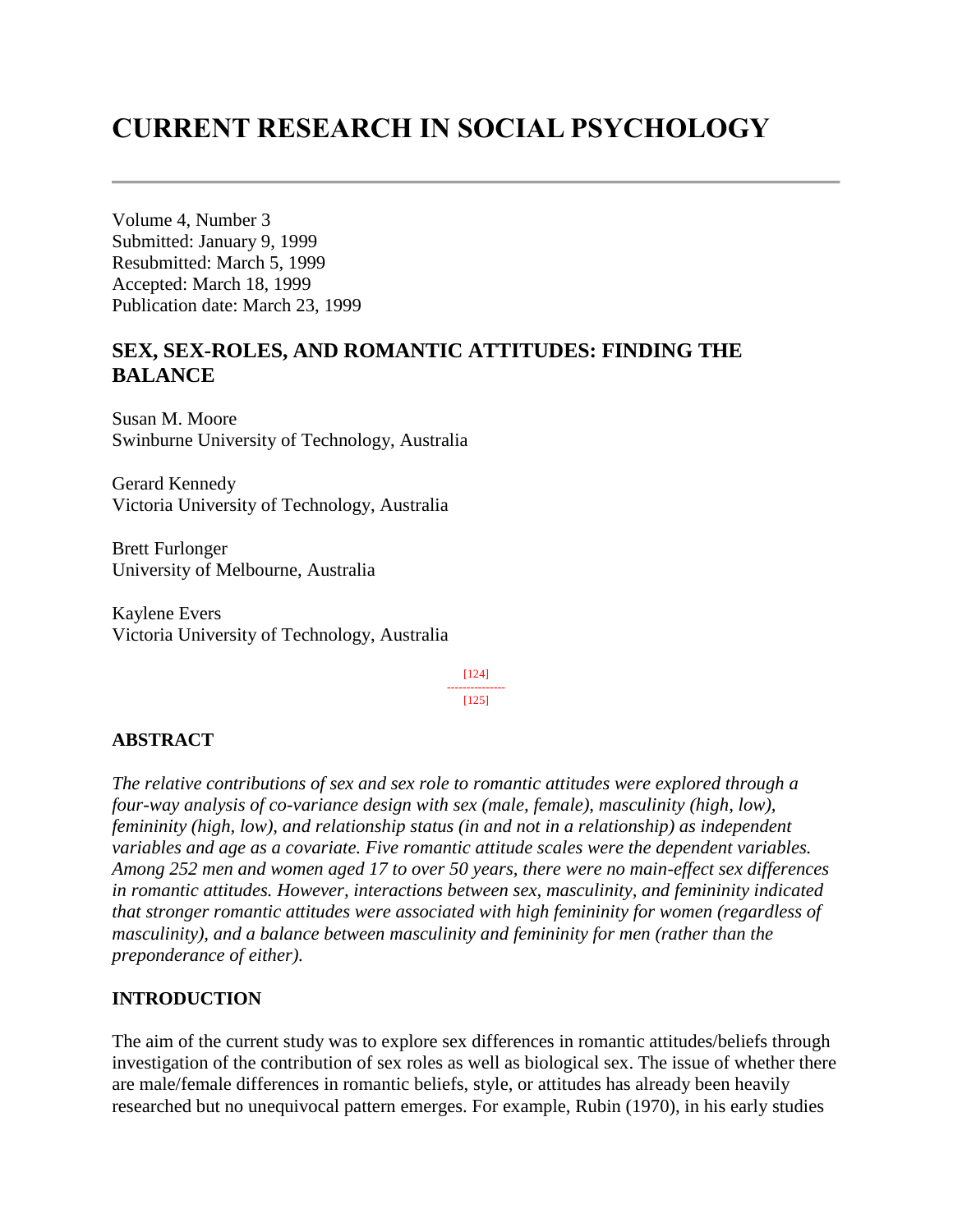of romantic love, recorded females as tending to be more expressive, focusing on intimacy and concern for their partner, whereas males tended to think about the playful aspects of their relationship. He found that males scored higher than females on romance scales, and suggested that these gender differences reflected the assumption that women acquire the social and economic status of their partners and therefore must be more practical and rational in their mate selection than males. Hong and Bartley (1986) nearly two decades later, also found males to be more romantic than females but interestingly they attributed this to changing sex roles which gave females more flexibility and allowed them to adopt more practical attitudes towards love while men retained traditional attitudes. Conversely, both Stone (1992) and Philbrick (1987) reported females as preferring romantic styles of love relationship. Cimbalo and Novell (1993) answered the question "Who is more romantic, men or women?" by stating that it depends on the dimension under consideration. In their study of college students, women were more likely than men to rate as romantic verbal and behavioral (but non-sexual) expressions of affection, such as receiving flowers. Men on the other hand were more likely to rate as romantic sexual expressions within a relationship. Pederson and Shoemaker (1993), also using a multi-dimensional 'attitudes to romantic love' approach, found no significant gender or marital status differences within their sample of undergraduates. In a study that reflected the state of the literature in this area, Singelis, Choo and Hatfield (1995) examined whether males and females possess different love schemas or styles but, in their words, "We did not really get a clear answer to this question" (Singelis et al, 1995, p. 29).

> [125] --------------- [126]

Singelis et al. contend that theorists have grossly exaggerated existing sex differences and that in the current (liberal) climate differences are getting smaller. Hendrick, Hendrick, Foote and Slapion-Foote (1984) on the other hand argue that studies which show small or non-significant sex differences in romantic love attitudes may be limited by their methodology, in that sex differences become more pronounced when love is considered as a multi-dimensional instead of a uni-dimensional construct. Indeed, differences between studies could relate to several factors, including the age of participants, the type of measuring instrument used, and the conceptualization of romantic attitudes (for example Lee (1973) and Hatfield and Rapson (1995) each use popular, but very different conceptions). Particularly important may be the historical time at which the study was conducted. In relation to this latter variable, changes in male and female norms for behavior are likely to influence variables that relate to interactions between the sexes, such as romantic attitudes. That such norms have changed greatly in the last 20 to 30 years with the relative success of the women's movement points to the possibility that data about sex differences in romantic attitudes collected in the 1970s may no longer be generalizable to today's social climate. Sex role stereotypic views of appropriate behavior may be less common, which may in turn influence the way individuals behave and describe themselves in terms of so-called sex role characteristics.

In the current study, we assessed beliefs about love within a multidimensional, phenomenological framework, using the scale developed by Pedersen and Shoemaker (1993). These researchers explored beliefs about romance through analysis of subject-generated descriptions of romantic behavior and attitudes, a methodology suited for encapsulating current popular beliefs about romance, rather than pre-set researcher conceptions. In addition, in the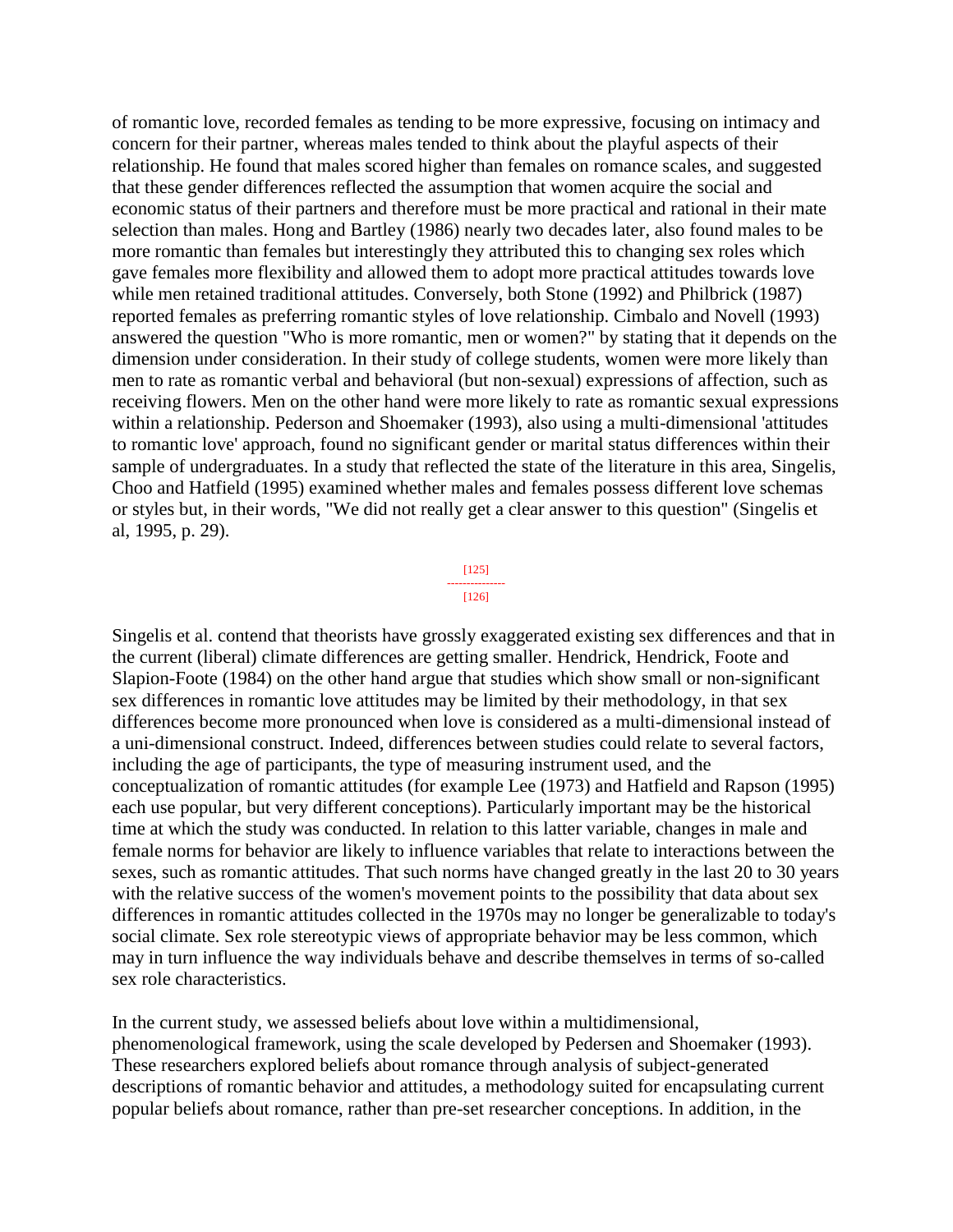current study generalizability was enhanced through participation of a wide age range of adults, rather than confining the study to college students, as has often been the case in past research. Age was used as a control variable.

The major innovation of the current study however was a reframing of the question about sex differences in romantic attitudes as a question about the influence of learned patterns of behavior traditionally associated with, but not equivalent to, biological sex -- in other words, the influence of sex roles. Sex or gender roles are characteristics, behaviors and interests defined by a society or culture as appropriate for members of each sex. In Western society, traditionally appropriate sex roles for men have been as worker, breadwinner, head of the household and leader in the community, activities assumed to require so-called masculine personality traits such as assertiveness, confidence, bravery and independence. In classic sex role theory, these 'instrumental' traits were seen as the opposite to stereotypically feminine, expressive traits such as warmth, nurturance, dependency and co-operation, traits more suited to feminine sex-typed behaviors of child rearing, responsibility for family relationships and household duties (Bem, 1974). Bem (1974) argued that masculinity and femininity were independent dimensions, with the possibility of both sets of characteristics co-existing in the one individual. In more sex-typed societies and social groups, such co-existence, as epitomized in the androgynous individual, is more likely than in more traditionally sex typed societies.

> [126] --------------- [127]

Sex role theory implies that positive attitudes toward non-sexual expressions of love (as are typically reflected in 'romance' scales) are more likely to be associated with traditionally feminine (expressive) traits than with traditionally masculine (instrumental) traits. Following this, the major hypothesis of the study was that there would be sex role differences in romantic attitudes. Individuals (not just females) high on stereotypically feminine traits were hypothesized to have stronger romantic attitudes than individuals (not just males) high on stereotypically masculine traits. If sex differences occurred, they would be a function of differential distribution of masculine and feminine sex roles between the sexes. Thus in a sample which was not particularly sex-role stereotyped, sex differences would be unlikely, while in a highly sexstereotyped sample, sex differences would be more evident. Indeed, the 'de-stereotyping' or 'androgynizing' of male and female roles which is postulated to have occurred in the last 20 years, particularly in the courtship domain (e.g., McCabe & Collins, 1990) suggests that sex differences would not be marked.

#### **METHOD**

#### **Participants**

The participants comprised a convenience sample of 252 adults, including 84 third year psychology students from a university in Melbourne, Australia and 168 members of the general community recruited by the students. There were 98 males (38.9%) and 154 females (61.1%) in the sample. Age data was collected in categories, with ages ranging from 17 to over 50. The largest age category was the 21 to 30 years group (43%). Participants were spread approximately evenly across the 17 to 20 group, the 31 to 40 group, and the 41 to 50 group (about 18% each). Only 3% were over 50 years. One hundred and fifty-nine (63.1%) individuals in the sample were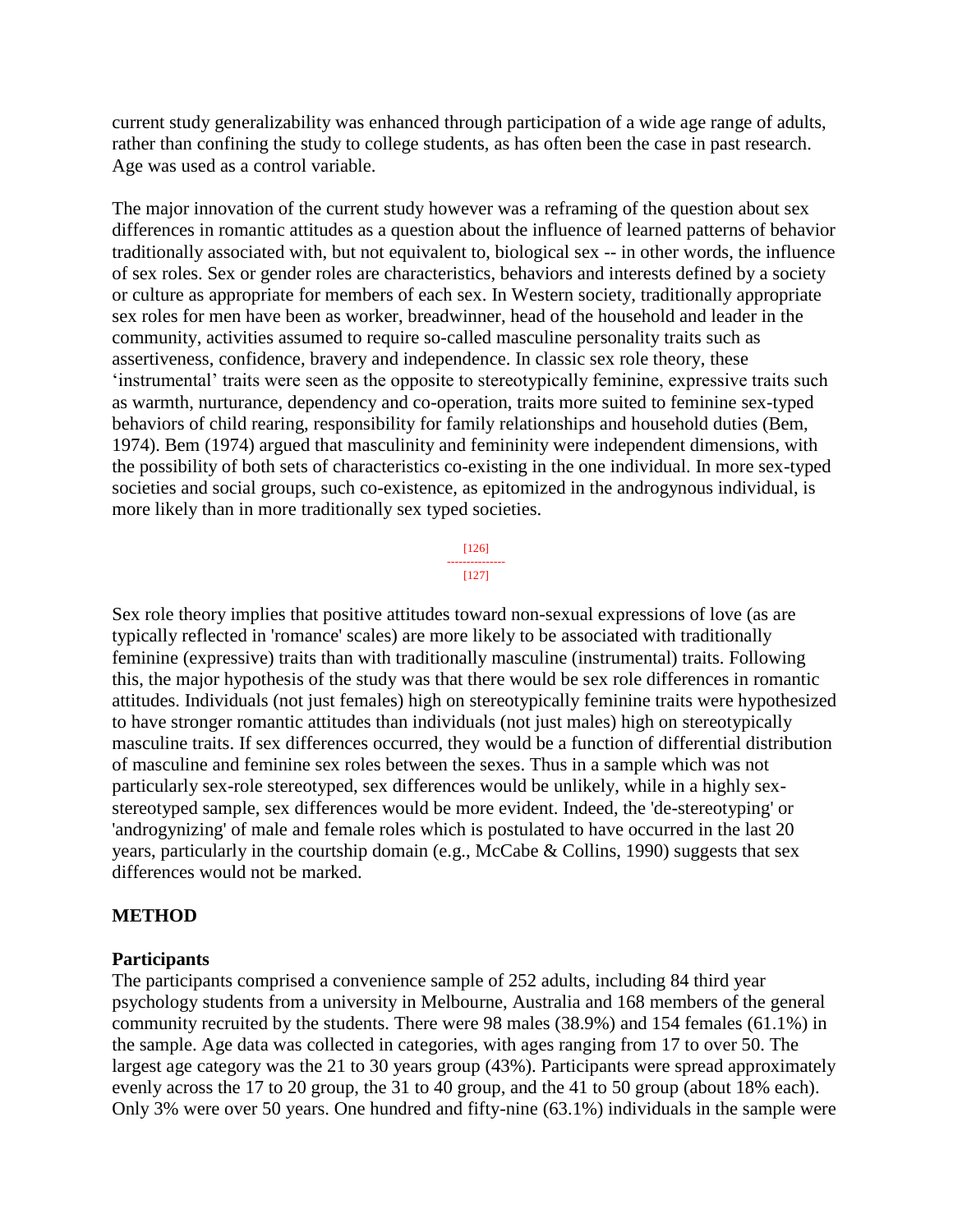married, living with a partner, or currently in a romantic relationship; 93 (36.9%) were not currently in a relationship. Most of the sample were born in Australia or another Englishspeaking western country ( $N = 190$ ; 75.4%), with 32 (12.7%) born in non-English speaking European countries, 16 (6.3%) born in Asian countries and 14 (5.6%) born elsewhere.

> [127] --------------- [128]

#### **Materials**

A three-part survey was constructed to measure sex roles, romantic attitudes and demographic characteristics of the subjects.

Part A of the survey comprised the Bem Sex Role Inventory (Bem, 1974), which consists of 60 self-descriptive, personality-characteristic adjectives designed to measure psychological masculinity and femininity as two independent variables. All adjectives are designed to be positively toned, or socially desirable. Twenty items assess masculinity, 20 assess femininity; the others are neutral. Each adjective is ranked on a Likert scale where  $1 =$  'never or almost never true' and 7 = 'always or almost always true'. Scores on each dimension can range from 20 to 140. Individuals were classified on the basis of median splits as 'masculine' (high masculinity, low femininity), 'feminine' (high femininity, low masculinity), 'androgynous' (high masculinity and femininity), or 'undifferentiated' (low masculinity and femininity).

Part B comprised the Romantic Attitudes Rating Scale (RARS) designed by Pederson and Shoemaker (1993) to measure attitudes and beliefs about romantic love. It consists of 50 statements which participants rate on a five-point Likert scale ranging from 1= strongly disagree to  $5 =$  strongly agree. There are five subscales of 10 items each. These subscales were derived by Pederson and Shoemaker via factor analysis of their subjects' responses to a larger pool of items about the nature of romance. Pederson and Shoemaker argue that given that factors were derived from subject responses they are more likely to be ecologically valid and hence truly representative of population attitudes and beliefs about romance. The factors were Togetherness, Expression, Concern and Communication, Romancing and Sensitivity and Spontaneity. Togetherness encompasses the degree of approval of activities carried out only with a romantic companion (e.g., Any activity you do with your lover is romantic). Expressions represents the level of approval of verbal and non-verbal behaviors involving the expression of tenderness and affection (e.g., A sweetheart would take a treat to his or her partner on a stressful day). Concern and Communication relates to valuing the importance of awareness of a romantic partner's problems and being able to communicate about problems and issues (e.g., Lovers should be able to tell each other their problems and concerns and try to help each other resolve them). Romancing represents an idealized attitude towards love relationships, emphasizing feelings of excitement in the presence of the loved one (e.g., Asking a spouse for a date after marriage is romantic). Sensitivity and Spontaneity refers to an attitude of being ready to respond to the needs and desires of the loved one (e.g., Lovers should be expected to participate in spontaneous activities with each other). Scores on each sub-scale can range between 10 and 50, with high scores reflecting high value placed on the named attitude.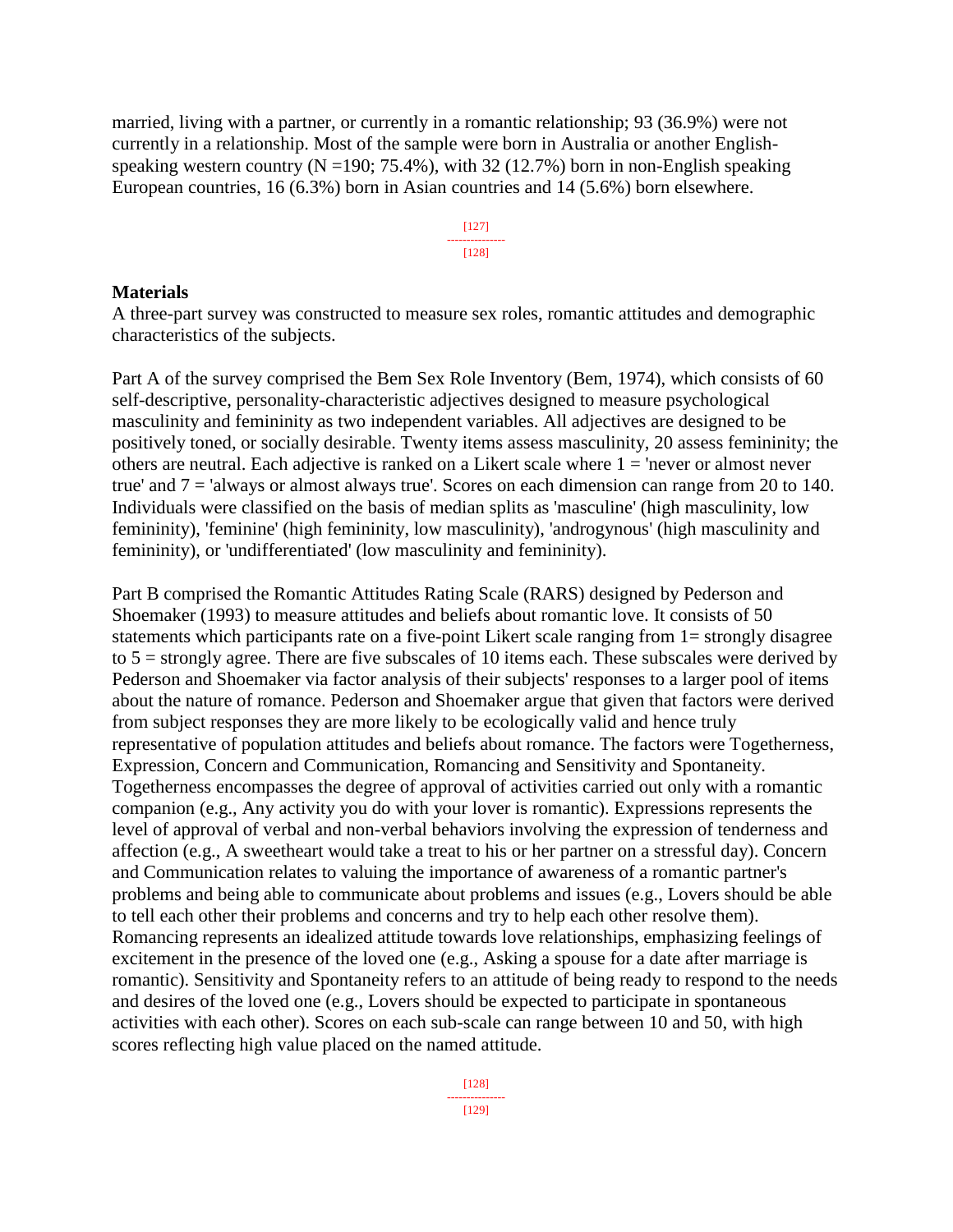Part C of the survey measured demographic variables, including age category, gender, country of birth and relationship status.

# **Procedure**

The survey was administered to students in social psychology laboratory classes. Each student recruited two additional participants outside of class time as part of the requirement for completing the laboratory program. In order to increase the age range studied, students were requested to recruit at least one participant over the age of thirty years. All participants were informed of their right to withdraw from the study and that all individual data would be anonymous and confidential.

# **RESULTS**

# **Reliability of Scales**

All scales used in the study were checked for reliability (internal consistency) using the Cronbach alpha statistic. Adequate to high reliability was shown for most variables, as follows: Masculinity (0.89); Femininity (0.82); Concern (0.65); Expressions (0.74); Sensitivity (0.71); Togetherness (0.68). For the Romancing variable, the reliability was lower (0.58), so that results using this variable should be treated with caution. Item deletion did not significantly improve the reliability of this scale.

# **Strength of Romantic Attitudes**

Mean scores for the five romantic attitude scales were as follows. Concern/ Communication, M= 40.8, SD= 4.5; Expressions, M= 37.5, SD= 5.2; Sensitivity/Spontaneity, M= 37.3, SD= 5.0; Romancing,  $M = 36.9$ ,  $SD = 4.7$ ; Togetherness,  $M = 33.2$ ,  $SD = 5.3$ . On average, scores of 10 to 29 indicate lack of approval of the expressed attitudes, scores of 30 to 50 indicate neutrality (30) through to high approval (50). Thus all attitudes were supported by the sample on average, with Concern/ Communication attracting the strongest approval and Togetherness the least.

## **Sex Role Typing**

When individuals were classified into sex role types (masculine, feminine, androgynous and undifferentiated), there was a significant relationship between sex and sex-role (Chi-square = 33.08; df=3; p< .001). Males and females were similarly distributed in the androgynous category (29% males, 24% females) and the undifferentiated category (21% males, 30% females), but disproportionately distributed in the masculine category (42% males, 8% females) and the feminine category (8% males, 38% females).

> [129] --------------- [130]

# **Effects of Sex and Sex Role on Romantic Attitudes**

Five four-way analyses of covariance were conducted on the romantic attitude dimensions. Factors were sex (male/female), masculinity (high/low, based on a median split), femininity (high/low, based on a median split) and relationship status (currently in a romantic relationship vs. not in a relationship). Age category was used as a covariate, and was significant in the case of Romance (F (1,235) = 3.86, p= .05) and Sensitivity (F(1,235) = 5.28, p < 0.05). In both cases,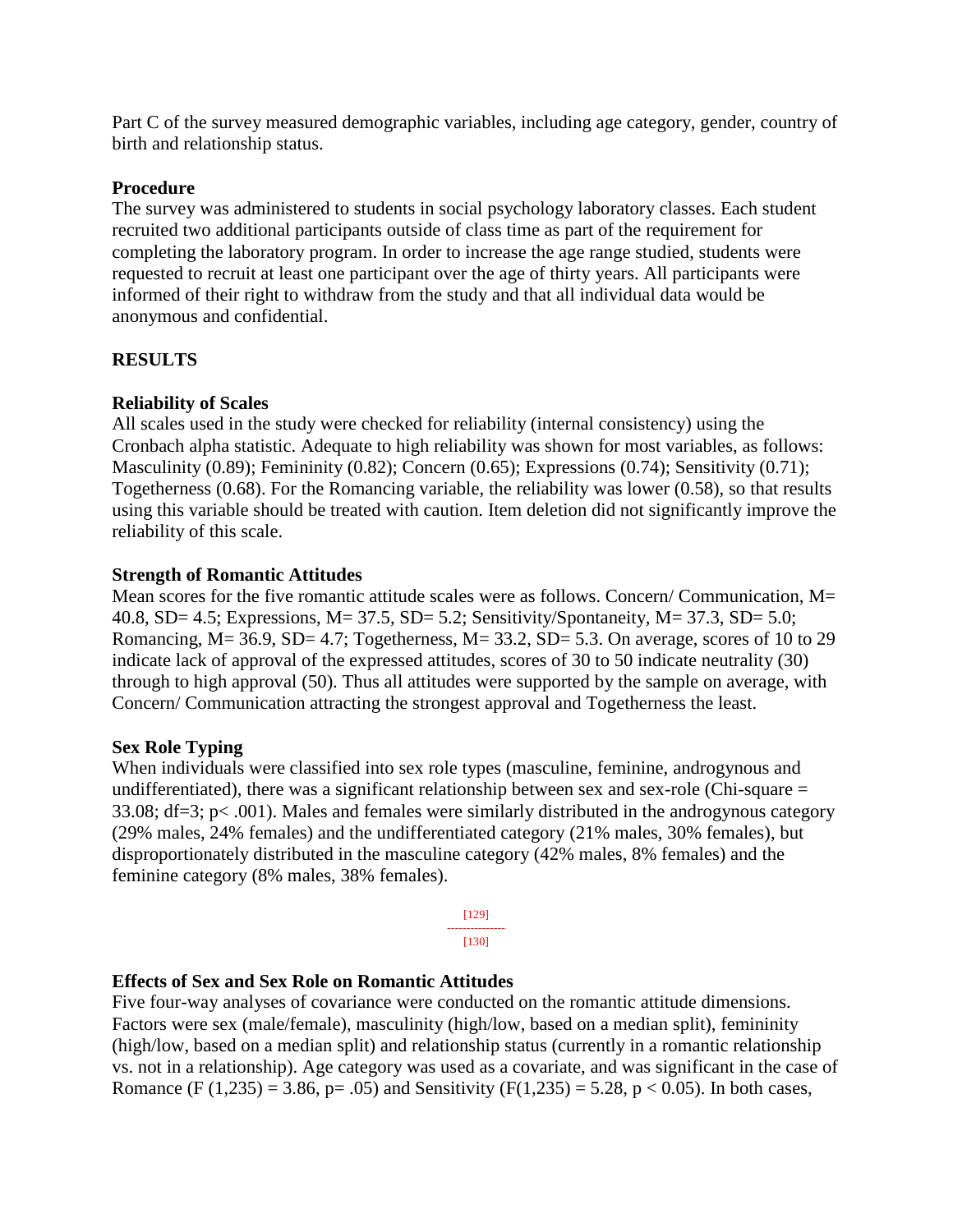age was negatively correlated with the subscale with older participants less endorsing of Romancing and Sensitivity items.

There were no significant main effects of sex or masculinity on any of the romance variables. Those in a current relationship showed less positive attitudes toward togetherness ( $M = 32.36$ ) than those not currently in a relationship ( $M = 34.43$ ) ( $F(1,235) = 7.99$ ;  $p < .005$ ). There was a significant femininity effect for all variables except Togetherness, with high feminine males and females showing more positive attitudes in the areas of Concern, Expressiveness, Romancing and Sensitivity than low feminine males and females (see Table 1).

| Attitude                             | <b>Low Femininity</b> | <b>High Femininity</b> | F         |  |  |  |
|--------------------------------------|-----------------------|------------------------|-----------|--|--|--|
| <b>Concern</b>                       | 39.96                 | 41.57                  | $4.55**$  |  |  |  |
| <b>Expressions</b>                   | 36.16                 | 38.60                  | $9.72*$   |  |  |  |
| Romancing                            | 35.84                 | 37.83                  | $6.56*$   |  |  |  |
| Sensitivity                          | 36.46                 | 37.92                  | $3.95**$  |  |  |  |
| <b>Togetherness</b>                  | 32.47                 | 33.71                  | $3.11***$ |  |  |  |
| $*$ p < .01; ** p < .05; *** p < .10 |                       |                        |           |  |  |  |

**Table 1: Mean Scores on Romantic Attitude Scales for High and Low Feminine Individuals**

The only two-way interaction which was significant was sex by femininity for Concern (F  $(1,235)=4.27$ ; p < .05). This will be interpreted in the light of the sex by femininity by masculinity interaction, which was significant for three out of the five romance attitude variables, and close to significance for the other two (Expressions and Togetherness). Table 2 shows the means associated with these interactions. The F values associated with these interactions are: Concern (F (1,235) = 4.27, p < .05); Expressions (F(1,235) = 3.56, p = .06); Romancing (F(1,235) = 4.66, p < .05); Sensitivity (F(1,235) = 4.77, p < .05) and Togetherness (F  $(1,235) = 3.00, p = .08$ .

> [130] --------------- [131]

# **Table 2: Mean Scores on Romantic Attitude Scales for Males and Females, High and Low on Masculinity and Femininity**

|                    | Androgynous |          | <b>Masculine</b> |          | <b>Feminine</b> |               | Undifferentiated |          |
|--------------------|-------------|----------|------------------|----------|-----------------|---------------|------------------|----------|
|                    | <b>Male</b> | Female   | <b>Male</b>      | Female   | <b>Male</b>     | <b>Female</b> | <b>Male</b>      | Female   |
|                    | $N = 21$    | $N = 46$ | $N = 41$         | $N = 13$ | $N = 8$         | $N = 58$      | $N = 28$         | $N = 37$ |
| <b>Concern</b>     | 41.48       | 41.96    | 38.68            | 40.62    | 37.38           | 41.88         | 41.64            | 39.86    |
| <b>Expressions</b> | 37.81       | 38.46    | 35.49            | 36.31    | 35.75           | 39.43         | 37.00            | 36.11    |
| Romancing          | 36.76       | 38.30    | 34.63            | 36.85    | 34.88           | 38.26         | 37.07            | 35.89    |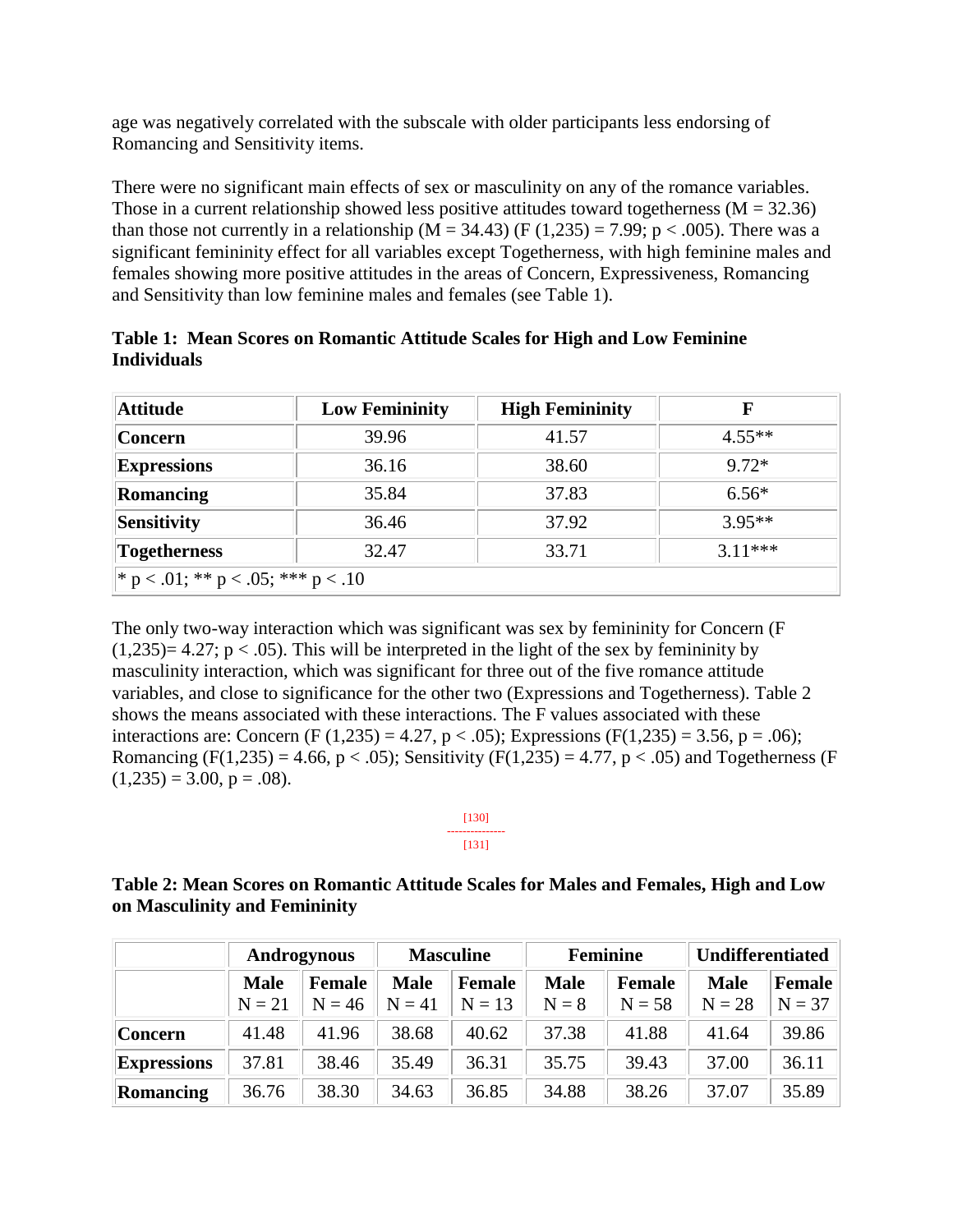| <b>Sensitivity</b>   38.48   37.70   35.98   37.46   35.38   38.26   37.43   35.92 |  |  |  |  |
|------------------------------------------------------------------------------------|--|--|--|--|
| <b>Togetherness</b> 33.10 34.54 31.44 33.31 32.35 33.48 34.18 32.03                |  |  |  |  |

The pattern for all variables shown in this table is the same (although less strong for Togetherness). For males, androgynous and undifferentiated individuals (those with a relative balance of masculine and feminine traits) showed the strongest romantic attitudes. For females, those with the highest femininity scores (androgynous and feminine) showed the strongest romantic attitudes.

There was also a significant sex by femininity by relationship status interaction for Togetherness  $(F(1,235) = 6.63, p = .01)$ . Strong approval of togetherness was associated with high femininity both for females and for males not in a relationship. For males currently in a relationship, high femininity was not associated with strong approval of togetherness. The combination of high femininity and being out of a relationship related most strongly to Togetherness.

# **DISCUSSION**

Within the limits imposed by the study (including the use of a convenience sample and some measures with low to moderate reliability), mean scores on the romance scales indicated that romantic attitudes were strongly endorsed. Issues of concern and communicating with a loved one were particularly affirmed, closely followed in popularity by behaviors interpreted as demonstrating love, measured by the subscales Expressions, Sensitivity/ Spontaneity, and Romancing. Participating in day-to-day activities together, as reflected in the Togetherness subscale, was judged as less romantic than the other dimensions (especially among those already in relationships), but these activities were nevertheless assessed as more romantic than neutral. The reduction of romantic attitudes with increasing age was a weak trend, occurring minimally (but statistically significantly) for two of the dimensions, Romancing and Sensitivity.

> [131] --------------- [132]

Despite the messages evident in romantic fiction, and indeed the findings of some researchers, we did not find clear-cut sex differences in attitudes to romantic love. As in the Pederson and Shoemaker (1993) study, both sexes endorsed romantic attitudes relatively equally. What our study did show however, was that confusion in past research over sex differences in romantic attitudes may be understandable through recourse to sex role as an explanatory concept. As hypothesized, sex roles were associated with romantic attitudes. Specifically, for the most part individuals with strongly endorsed psychological characteristics classified as traditionally feminine (e.g., warm, loyal, sensitive to the needs of others, understanding) were more romantic than low feminine individuals, regardless of sex. Men and women who scored high on masculinity (traits such as self-reliance, independence, assertion and ease in decision-making), so long as they were also high femininity scorers, were just as romantic as traditionally feminine women. Androgyny (defined as high masculinity and femininity) may indeed provide males with a social identity which allows the expression of romantic attitudes and beliefs, or conversely, those masculine males who are 'in touch' with their romantic side are also enabled to admit to traditionally feminine psychological characteristics. Similarly, high masculinity did not mitigate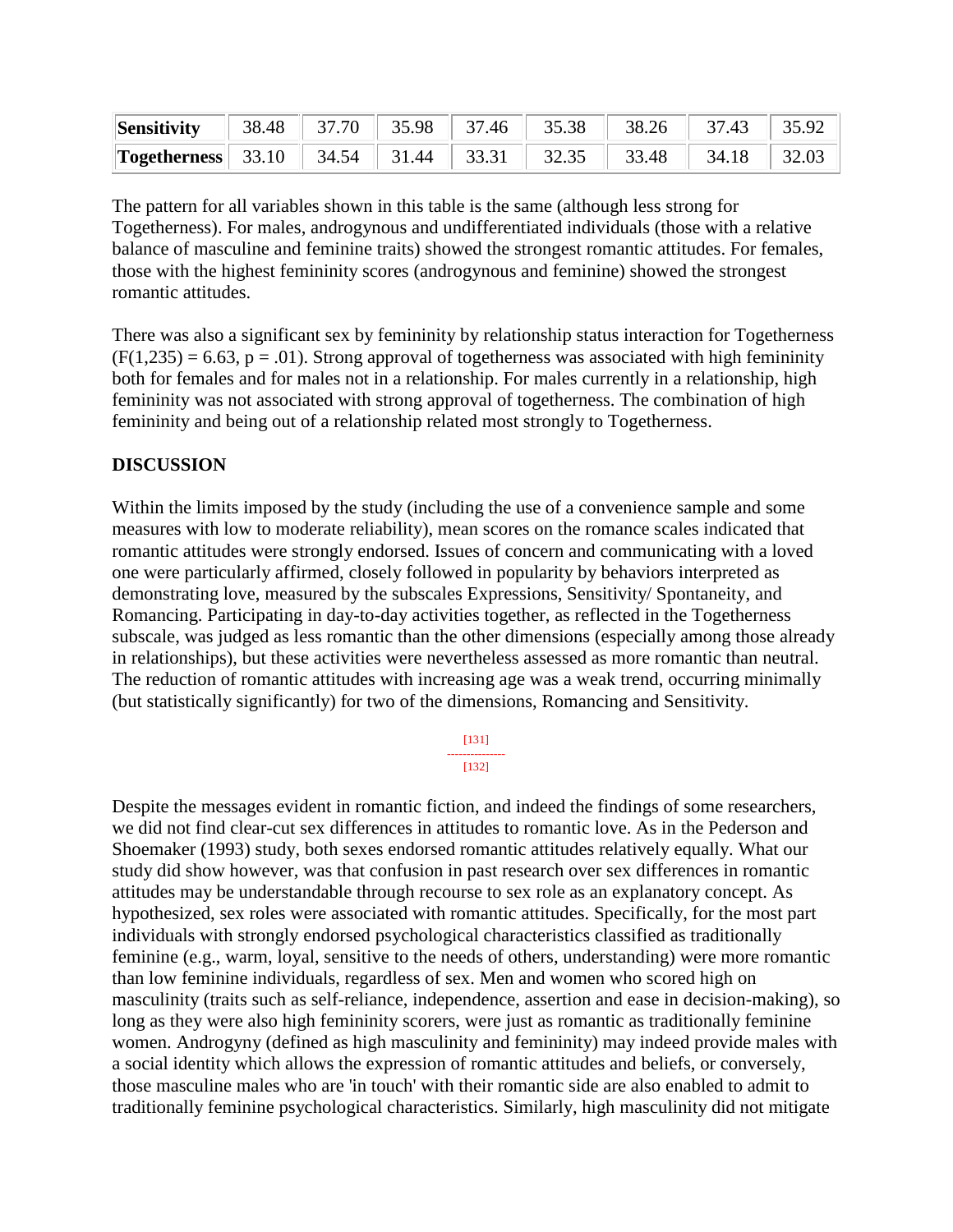romantic attitudes in women who had also strongly endorsed feminine traits. These results suggest that in times when sex roles become more flexible with more individuals taking on an androgynous self-image, sex differences in romantic attitudes will be weaker, while among groups and during eras when sex roles are more rigid, sex differences in romantic attitudes may be more evident.

While the data from this study indicated a general association between femininity and romantic attitudes, the relative balance between masculine and feminine traits appeared to be a mediating factor in this association for males only. Thus there were sex differences in the sense of sex roles differentially predicting romantic attitudes for men and women. While there were only very few high feminine, low masculine men in the sample, they were quite low scorers on romantic attitudes. Also, men who were low on both masculinity and femininity (undifferentiated) were more romantic than undifferentiated women. Overall, males with a relative balance of masculine and feminine traits (androgynous and undifferentiated) showed stronger romantic attitudes than men who were sex-typed (masculine) or cross sex-typed (feminine). The most romantic females were, however, the most feminine with respect to their psychological traits. Their level of masculinity was irrelevant to whether they supported romantic attitudes. One possible explanation for these differences may be that psychologically feminine males hold a marginal status in today's society and could feel threatened by admitting to romantic feelings. Alternatively these results could suggest that men's assessment of their psychological femininity is tempered by their assessment of their psychological masculinity, while women view these dimensions more independently. A range of different research techniques, including qualitative measures such as interviews, may be useful at this point to tease out in more detail male and female beliefs about the role of romantic attitudes in their perceptions of their own sex-role stereotypy.

> [132] --------------- [133]

## **REFERENCES**

Bem, S. L. (1974). "The Measurement of Psychological Androgyny." *Journal of Consulting and Clinical Psychology*, 42:155-162.

Cimbalo, R. S. & Novell, D. O. (1993). "Sex Differences in Romantic Love Attitudes among College Students." *Psychological Reports*, 73:15-18.

Hatfield, E. & Rapson, R. L. (1995). *A World of Passion: Cross Cultural Perspectives on Love and Sex*. New York, NY: Allyn & Bacon.

Hendrick, C., Hendrick, S., Foote, F. H. & Slapion-Foote, M. J. (1984). "Do Men and Women Love Differently?" *Journal of Social and Personal Relationships*. 1:177-195.

Hong, S. M. & Bartley C. (1986). "Attitudes toward Romantic Love. An Australian Perspective." *Australian Journal of Sex, Marriage and Family*. 7:166-170.